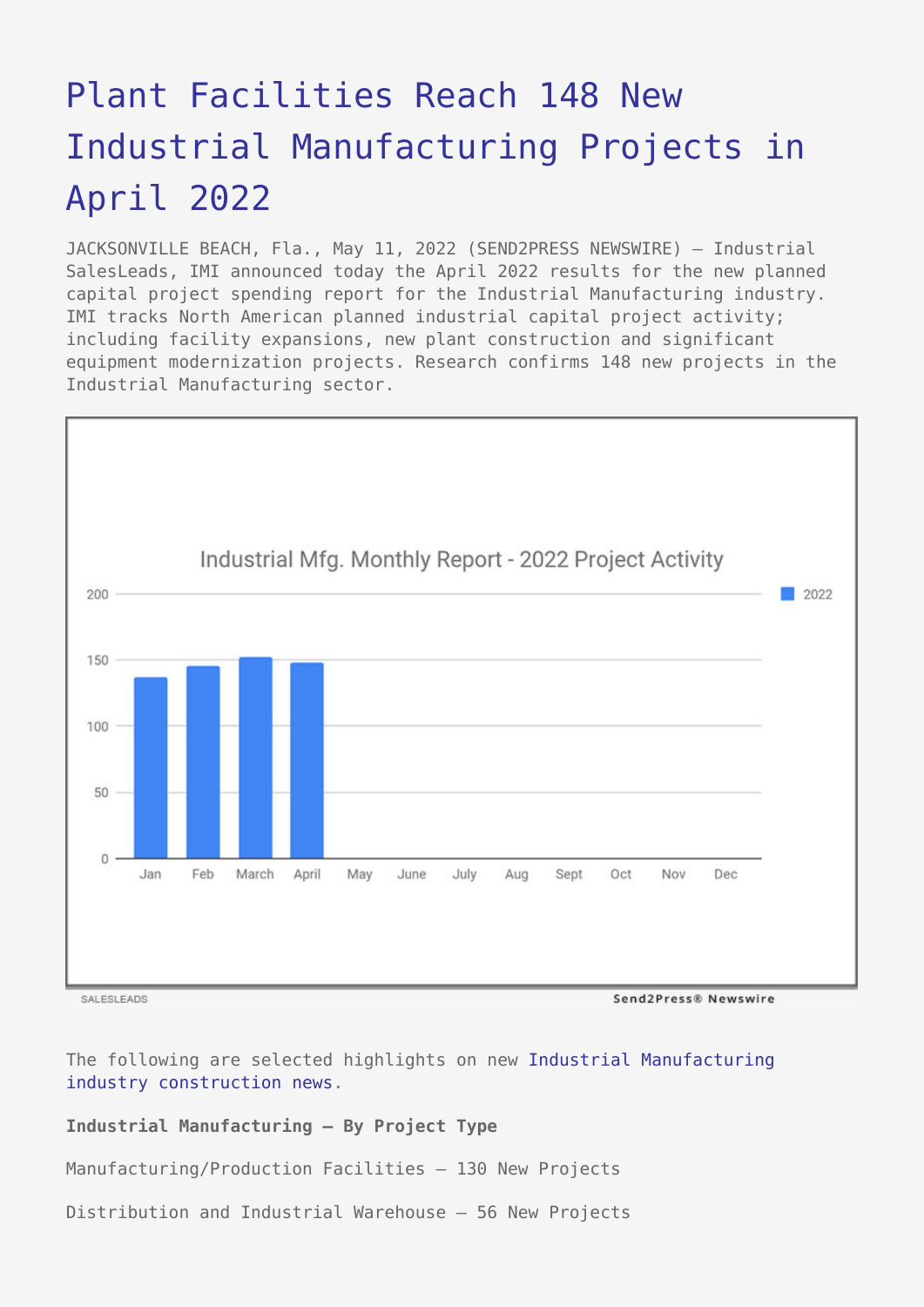**Industrial Manufacturing – By Project Scope/Activity**

New Construction – 55 New Projects

Expansion – 51 New Projects

Renovations/Equipment Upgrades – 46 New Projects

Plant Closings – 11 New Projects

# **Largest Planned Project**

During the month of April, our research team identified 17 new Industrial Manufacturing facility construction projects with an estimated value of \$100 million or more.

The largest project is owned by VinFast Auto US, who is planning to invest \$4 billion for the construction of a manufacturing and distribution facility in MONCURE, NC. They are currently seeking approval for the project. Completion is slated for 2024.

# **Industrial Manufacturing – By Project Location (Top 10 States)**

- New York 13
- California 11
- Michigan 11
- Ontario 9
- Indiana 8
- Ohio  $-8$
- South Carolina 8
- Texas 8
- Minnesota 5
- North Carolina 5

# **Top 10 Tracked Industrial Manufacturing Projects**

#### **KENTUCKY:**

EV battery mfr. is planning to invest \$2 billion for the construction of a 3 million sf manufacturing facility in BOWLING GREEN, KY. They are currently seeking approval for the project.

#### **KANSAS:**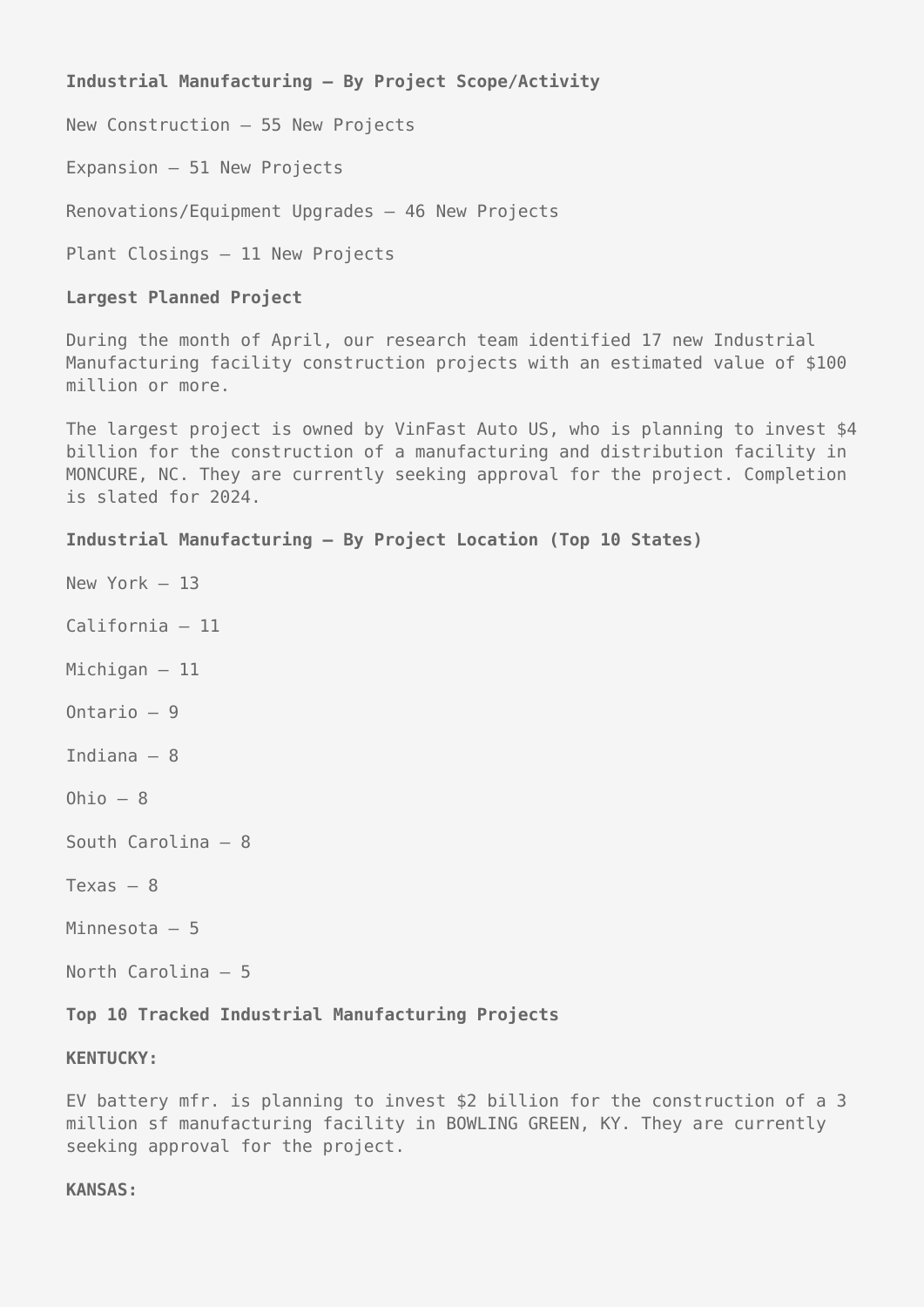Biotechnology company is planning to invest \$650 million for the construction of a 500,000 sf processing facility in MANHATTAN, KS. They are currently seeking approval for the project.

#### **CALIFORNIA:**

Steel fabricator is planning to invest \$350 million for the construction of a manufacturing facility in MOJAVE, CA. Construction is expected to start in early 2023, with completion slated for early 2025.

# **ALABAMA:**

Automotive mfr. is planning to invest \$300 million for an expansion and equipment upgrades at their warehouse and manufacturing facility in MONTGOMERY, AL.

# **TEXAS:**

Custom corrugated paper products mfr. is planning to invest \$200 million for the renovation and equipment upgrades on a recently leased 1 million sf distribution and manufacturing facility on S. US-67 in CEDAR HILL, TX.

# **NORTH CAROLINA:**

Building materials mfr. is planning to invest \$118 million for the expansion of their manufacturing facility in OXFORD, NC by 225,000 sf. They have recently received approval for the project.

#### **MISSOURI:**

Automotive mfr. is planning to invest \$109 million for the renovation and equipment upgrades on their manufacturing facility in TROY, MO. They are currently seeking approval for the project.

#### **ARKANSAS:**

Flexible packaging products mfr. is expanding and planning to invest \$80 million for the construction of a manufacturing and distribution facility in SEARCY, AR. They have recently received approval for the project.

#### **GEORGIA:**

Horticultural container mfr. is planning to invest \$44 million for the construction of a 256,000 sf manufacturing facility in LYONS, GA. They have recently received approval for the project.

# **SOUTH CAROLINA:**

Automotive glass mfr. is planning to invest \$34.5 million for an expansion of their manufacturing facility in FOUNTAIN INN, SC. Completion is slated for early 2023.

# **About SalesLeads, Inc.**